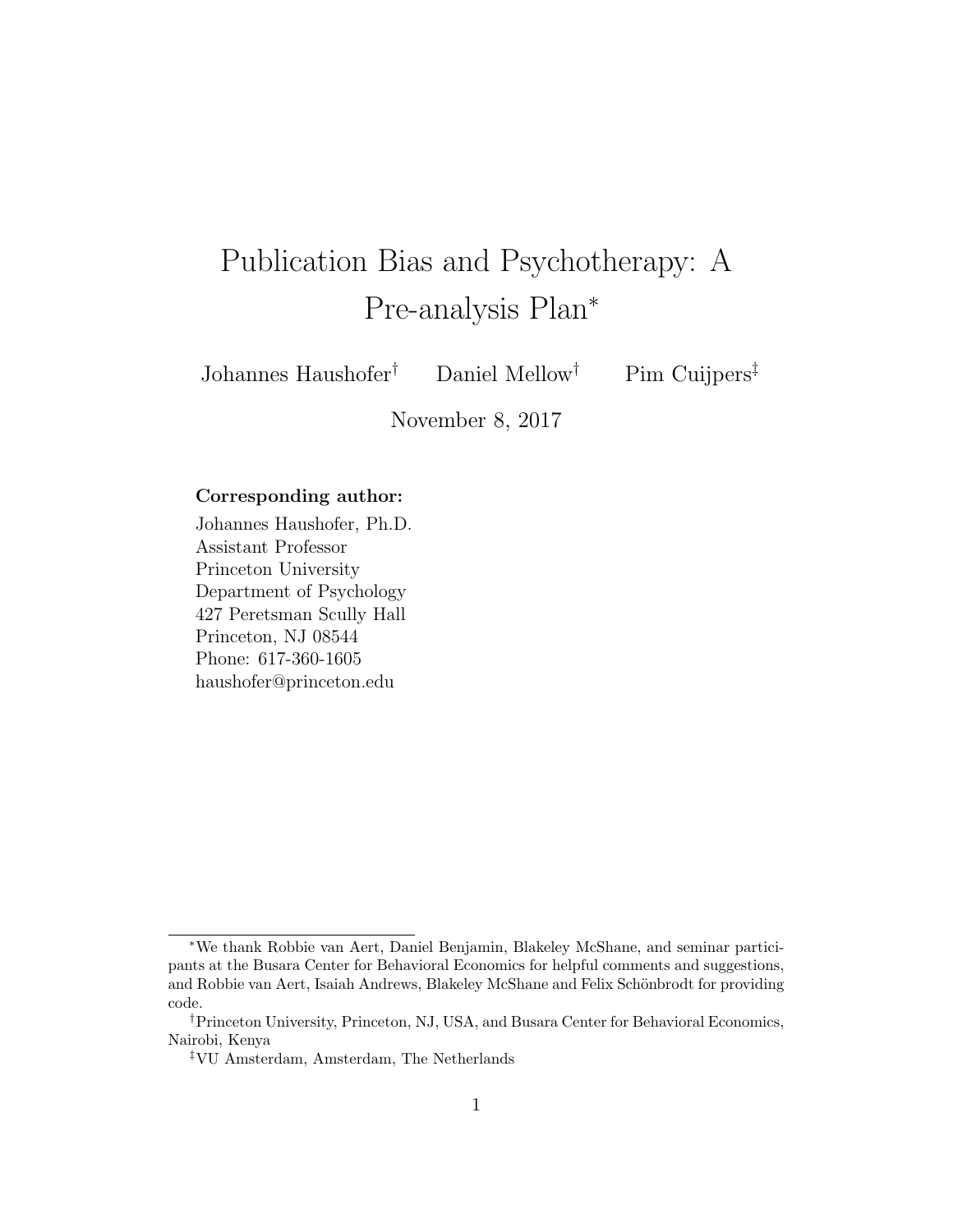#### Abstract

This document outlines the pre-analysis plan (PAP) for a metaanalysis of randomized control trials (RCTs) which investigate the effectiveness of psychotherapies for treating depression. We will analyze a database of psychotherapy RCTs using a set of techniques to test for and correct for publication bias, estimate power, and calculate pre- and post-experimental odds. This plan describes the analysis methods that will be used.

Keywords: Cognitive-Behavioral Therapy, Meta-analysis Publication Bias, Questionable Research Practices

# 1. Introduction

Unipolar major depressive disorder (MDD) is one of the most prevalent mental disorders worldwide. The standard therapeutic approach is psychotherapy, which was first developed in the 19th century and has experienced a surge in usage since the 1960s. Currently, the most prominent approach to treating depression is cognitive-behavioral therapy (CBT), which focuses on correcting distorted thinking. More recently, other therapies such as interpersonal therapy and problem-solving therapy have gained prominence. Psychotherapies for depression in general, and CBT in particular, are widely thought to be well-supported by empirical evidence; so much so that research efforts are now focused not on validating psychotherapy against control, but on comparing the effectiveness of different forms of psychotherapy to each other [\[Barth](#page-10-0) [et al.,](#page-10-0) [2013\]](#page-10-0), or comparing it to medication [\[Amick et al.,](#page-10-1) [2015\]](#page-10-1). Existing meta-analyses comparing psychotherapy against control conditions argue that it is effective in treating depression [\[Khan et al.,](#page-11-0) [2012,](#page-11-0) [Cuijpers et al.,](#page-11-1) [2008\]](#page-11-1).

How solid is the empirical evidence on which the widespread acceptance and usage of psychotherapy rest? We propose to analyze the results of all randomized experiments that have tested the effectiveness of the seven main types of psychotherapy against control conditions in adults. Typically these studies delivered treatment to individuals who were initially diagnoses as de-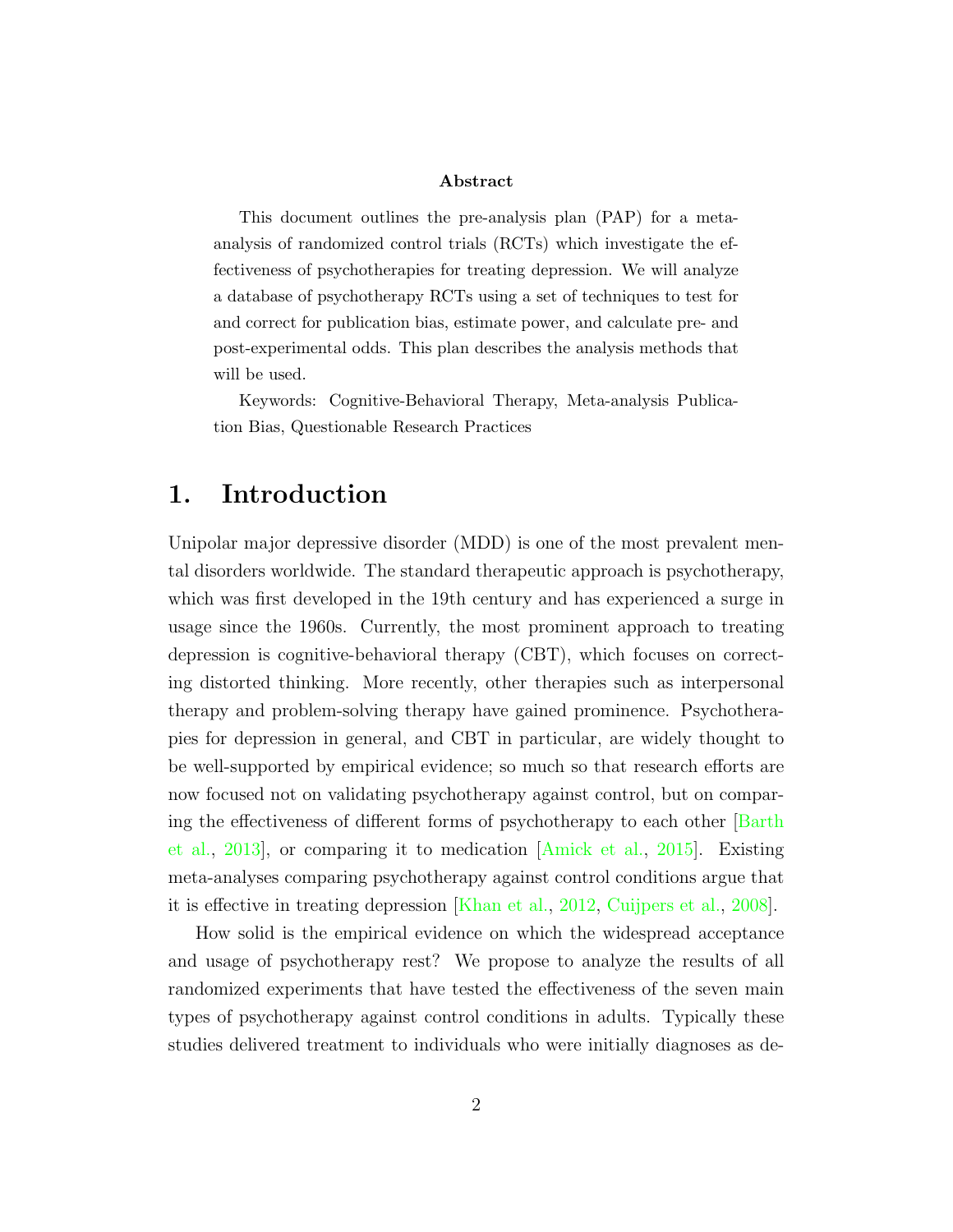pressed for 8–12 weeks, and then measured depression symptoms. The control conditions were either a waitlist condition, a placebo drug, or "usual care", i.e. referral to mental health services in the community. We use meta-analytic approaches including recently developed statistical tools to assess and correct for publication bias, estimate power, and calculate pre- and post-experimental odds.

## 2. Data

We obtain data from a database of all randomized controlled trials comparing psychotherapy to a control condition, initially compiled by [Cuijpers et al.](#page-11-1) [\[2008\]](#page-11-1) and recently updated as of January 1, 2017. More detailed information can found at [www.evidencebasedpsychotherapies.org.](http://www.evidencebasedpsychotherapies.org/) The data includes all randomized controlled trials studying the effect of psychotherapy on depression that contained a control group (either waitlist, placebo, or usual care).

# 3. Estimation Methods

#### <span id="page-2-0"></span>3.1 P-curve and P-uniform

We will apply and present the results of the p-uniform method [\[van Assen](#page-12-0) [et al.,](#page-12-0) [2015\]](#page-12-0). This approach is based on the fact that if the null hypothesis is true the p-values of hypothesis tests follow a uniform distribution. Therefore a true mean of a sampling distribution can be estimated by finding the mean which produces a distribution of conditional p-values that is closest to the uniform distribution. Measuring the "closeness" of an empirical and ideal distribution can be done several ways:

1. [Simonsohn et al.](#page-11-2) [\[2014b\]](#page-11-2) minimize the Kolmogorov-Smirnov statistic, equal to the maximum distance between an empirical and ideal cumulative distribution function. This special case of the p-uniform approach is known as the "p-curve" method.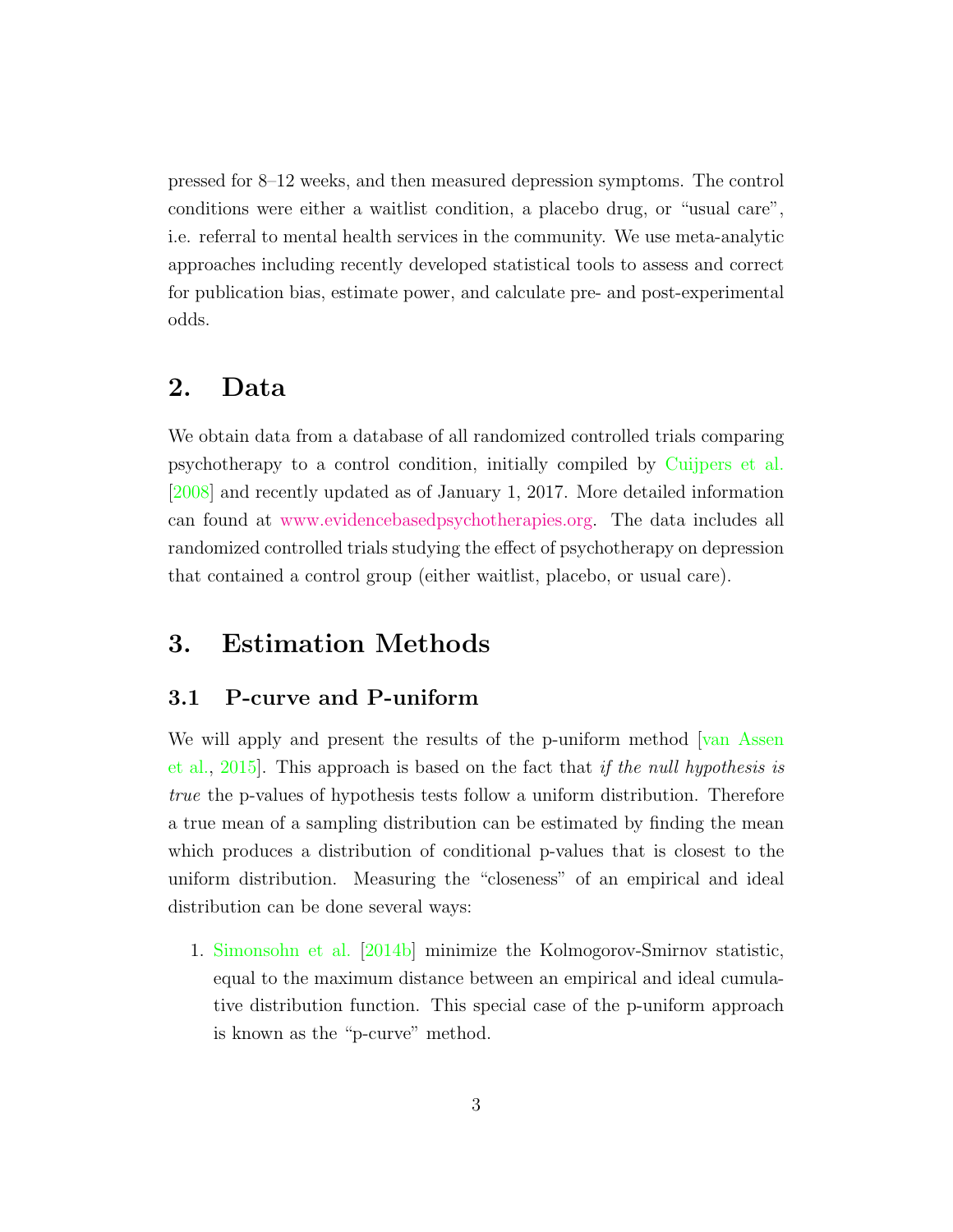- 2. [van Assen et al.](#page-12-0) [\[2015\]](#page-12-0) calculate the Fisher statistic, equal to the sum of negative logarithms of the conditional p-values. If the distribution of pvalues were uniform, this statistic would follow the gamma distribution, with a shape parameter equal to the number of studies minus two, and a scale parameter of one. Therefore, their effect size estimate is that which produces a Fisher statistic closest to the mean of this gamma distribution. Because probabilities are bounded by 0 and 1, the authors recommend an estimator which is actually based on the complements of the p-values. We will calculate both.
- 3. [van Aert et al.](#page-12-1) [\[2016\]](#page-12-1) update their previous p-uniform estimator by noting that the sum of standard uniform random variables follows the Irwin-Hall distribution. Therefore, they calculate the sum of conditional p-values and compare it to the mean of the Irwin Hall distribution.

We will report all four of these estimates (including two types of Fisher statistic), both for the sample as a whole and separately for each type of psychotherapy.

We will also report the results of a test for publication bias based on the "Fisher statistic" method described in (2) above. Note that the null hypothesis that there is no publication bias in a set of studies is equivalent to the claim that the mean effect size of the studies is an unbiased estimator of the true effect size. This statement can be tested by calculating a p-value for each study of the hypothesis that the true effect is the mean value among the studies. Then under the null hypothesis of no publication bias

$$
L^{\bar{\mu}} = -\sum_{k=1}^{K} ln(1 - q_k^{\bar{\mu}}) \sim \Gamma(K - 2, 1)
$$

Where  $\bar{\mu}$  is the mean estimated effect size,  $q_k^x$  represents the p-value of study k for effect size x, and  $L^x$  is the Fisher statistic. We reject the null hypothesis of no publication bias if the Fisher statistic is above the  $1-\frac{\alpha}{2}$  $\frac{\alpha}{2}$  quantile or below the  $\frac{\alpha}{2}$  quantile of the Gamma distribution [\[Simonsohn et al.,](#page-11-3) [2014a,](#page-11-3)[b,](#page-11-2) [van Assen et al.,](#page-12-0) [2015,](#page-12-0) [van Aert et al.,](#page-12-1) [2016\]](#page-12-1). Note, however, that this test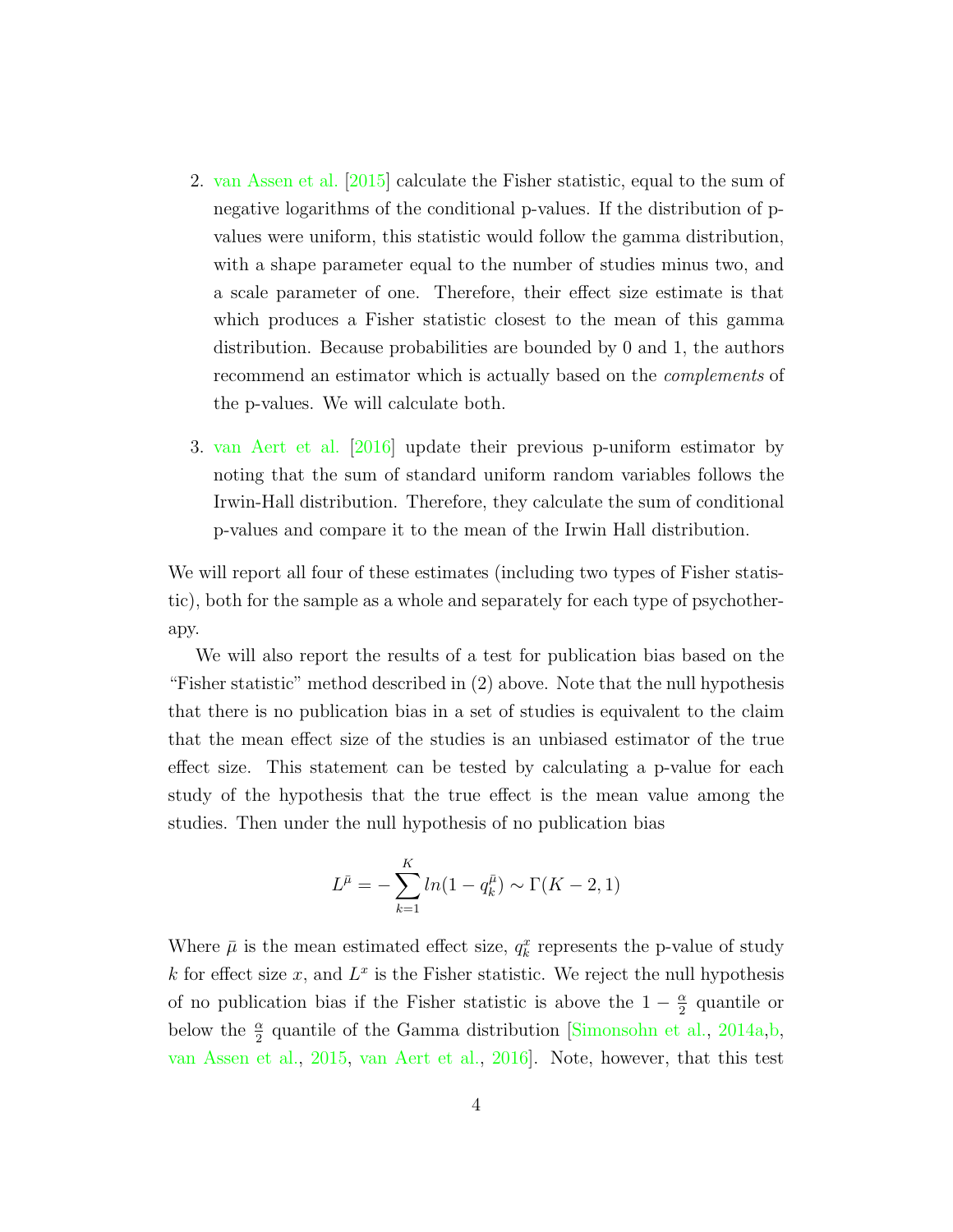relies on the same assumptions as the estimator, namely homogeneity of effect size and researcher honesty.

#### <span id="page-4-0"></span>3.2 Parametric Selection Models

We will implement two models which attempt to explicitly model the publication bias process. The three-parameter selection model [PSM; [Carter et al.,](#page-10-2) [2017,](#page-10-2) [McShane et al.,](#page-11-4) [2016\]](#page-11-4) approach involves making a distributional assumption about the underlying data-generating process of studies and a specific selection function for publication bias. Doing so allows for derivation of a probability distribution function of observed studies. The parameters of that distribution are then estimated through maximum likelihood. In practice, this is done by assuming that the sampling distribution of studies is normally distributed and that publication probability is a step function of the p-value, with discontinuity at  $p = 0.05$ . If effect sizes are standardized, this model is characterized by three parameters:

- 1. The mean true effect size.
- 2. The ratio of the probability of publication of nonsignificant studies to that of statistically significant studies.
- 3. A heterogeneity parameter which captures the variation in the the underlying true effect size measured by each study.

[McShane et al.](#page-11-4) [\[2016\]](#page-11-4) point out that a restricted version of the model, assuming complete publication bias (no insignificant studies published) and no heterogeneity, such that there is only one free parameter, is isomorphic to the theoretical foundation of p-curve/p-uniform. In this case the only difference is in identification strategy: p-curve/p-uniform essentially engages in moment matching, while the 1PSM utilizes a maximum likelihood estimator. Since maximum likelihood estimators are asymptotically efficient, [McShane et al.](#page-11-4) [\[2016\]](#page-11-4) argue (and demonstrate through simulations) that the 3PSM is superior in a wide variety of settings. The relative difference in estimator performance is small, though, and under debate at the time of writing [\[Nelson et al.,](#page-11-5) [2017\]](#page-11-5).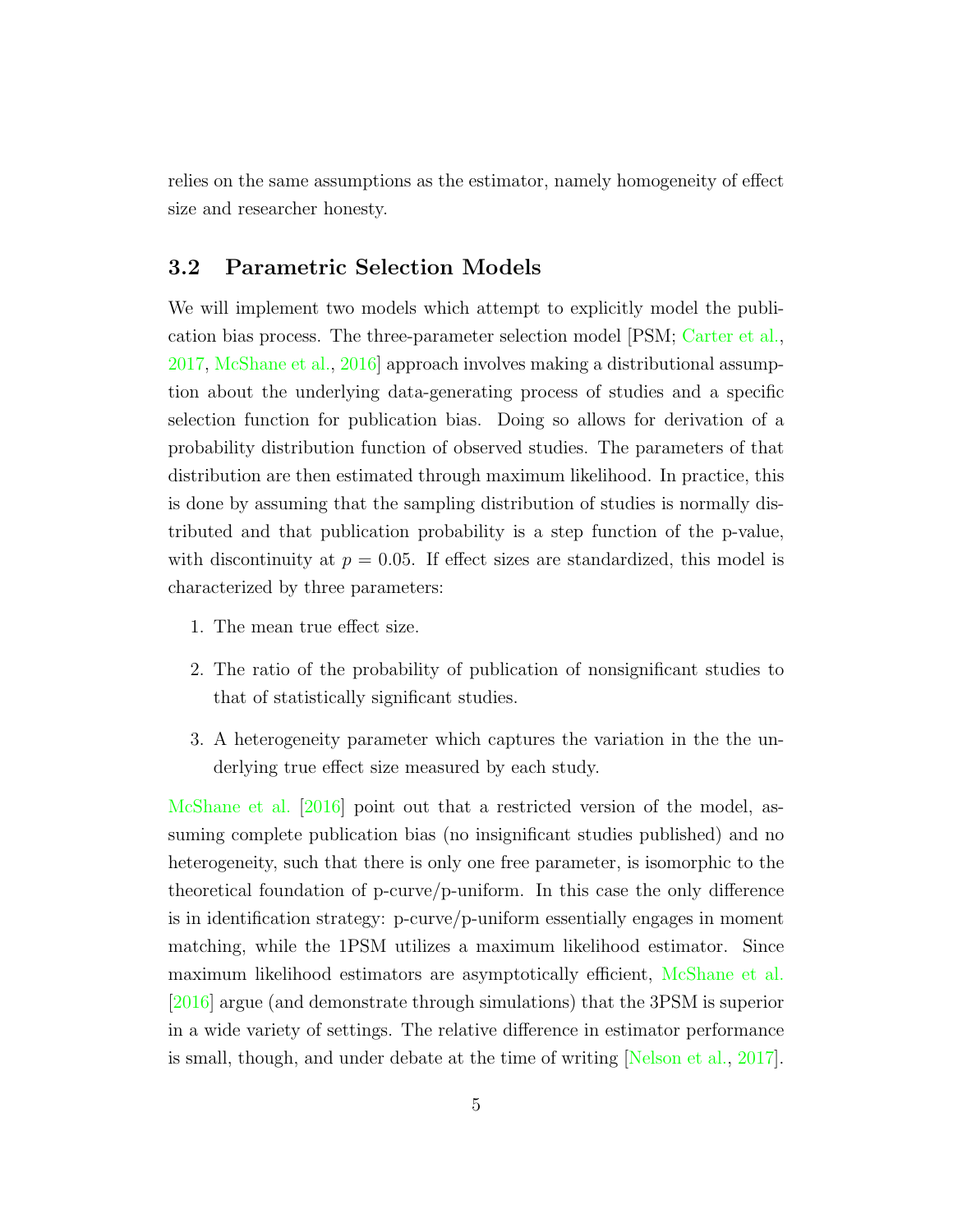We will implement the 3PSM using the custom R function available in the supplementary material of [McShane et al.](#page-11-4) [\[2016\]](#page-11-4). We will report the three parameter estimates for the sample as a whole and separately for each type of psychotherapy.

Secondly, we will apply another parametric selection model described by [Andrews and Kasy](#page-10-3) [A-K; [2017\]](#page-10-3). A-K set up a very general framework for analyzing the data generating process of observed studies under publication bias. In practice, however, they make the same distributional and functional assumptions as [McShane et al.](#page-11-4) [\[2016\]](#page-11-4) to identify parameters of interest. That is, publication bias is assumed be to a step function and the distribution of effect sizes to be normal. In addition, A-K assume that effect sizes and sample sizes are independent. While this assumption is common — and the foundation for older, "funnel-plot" tests of publication bias — it is criticized as unrealistic, given that researchers in practice place great emphasis on power calculations for determining sample size [\[Lau et al.,](#page-11-6) [2006\]](#page-11-6).

Making these identifying assumptions allows A-K to derive the cumulative distribution function of observed effect sizes, and therefore moment-matching estimators for mean effect size, publication bias, and heterogeneity. We will implement the A-K estimator using a custom R package, available from the authors on request.

## 4. Post-estimation Analysis

Following application of the methods detailed in sections [3.1](#page-2-0) and [3.2,](#page-4-0) we will generate six preferred estimates of the true effect of cognitive-behavioral therapy on major depression. We decide not to choose between these estimates. Instead, we illustrate the implications of those estimates, along with the fixed and random effects meta-analytic estimates, for the literature.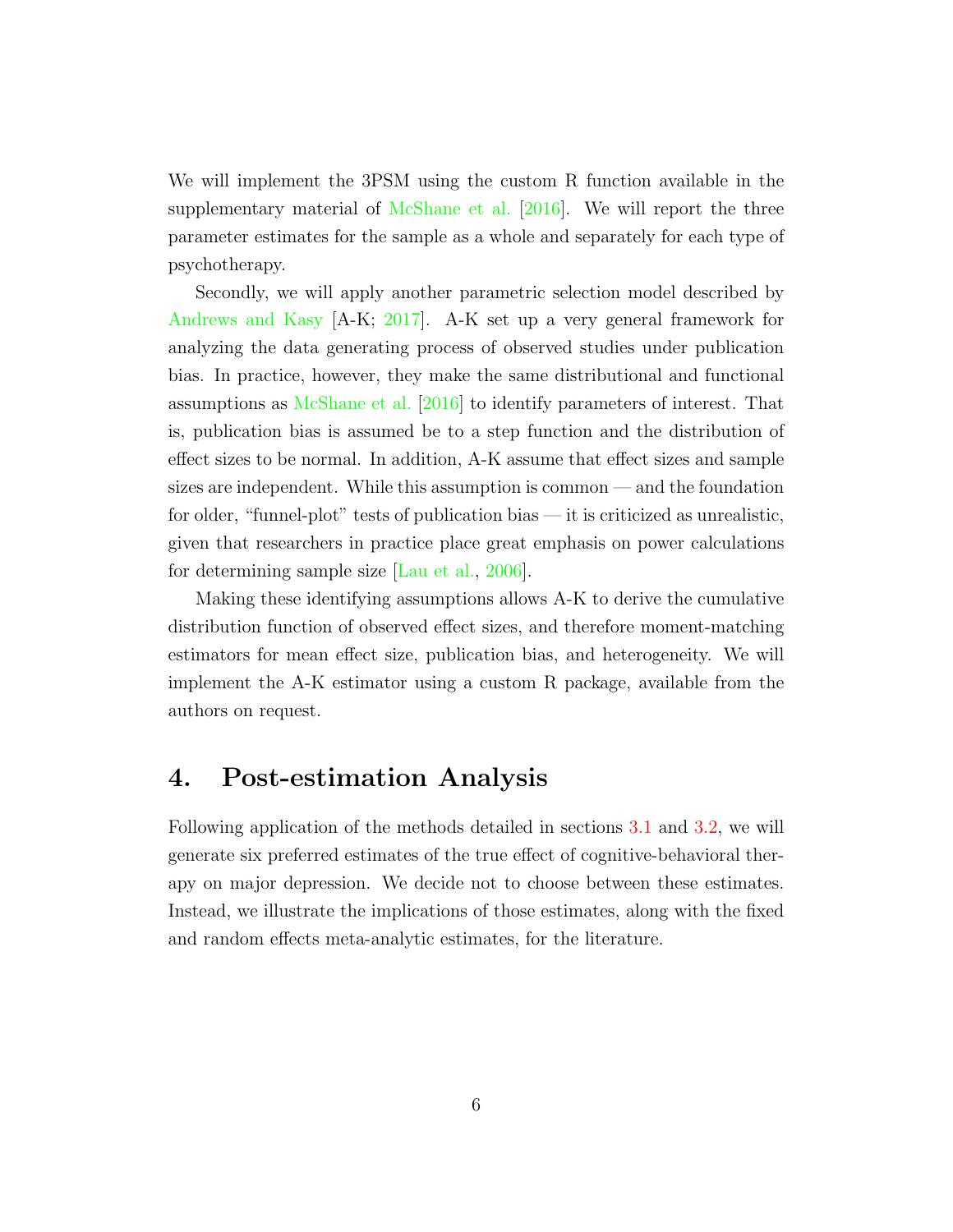#### 4.1 Test of Null Effect

For our naive meta-analytic estimate, statistical inference is straightforward. For the publication bias-corrected estimates, however, constructing valid confidence sets is difficult and subject to assumptions about the data-generating process of effect sizes. In particular, if there is underlying heterogeneity in the true effects that studies are estimating, then the calculated standard errors of the p-curve/p-uniform (Fisher Statistic and Irwin Hall) and Andrews-Kasy estimators will be lower bounds.

We will address this problem by simulating the distributions of these estimators under the null hypothesis that the true mean of the effect size distribution is zero. Under our simulation framework, these distributions will be conditioned on: (i) the degree of publication bias, assumed to be a step function with a discontinuity at statistical significance; (ii) heterogeneity, or the width of the distribution which generates the true effect size; and (iii) how aggressively authors engage in "Questionable Research Practices" (QRPs), sometimes referred to as "p-hacking."

Let  $\beta$  represent the relative publication probability of a nonsignificant study and the true effect size underlying each study be drawn from a  $N(0, \tau^2)$  distribution. Furthermore, consider four forms of QRPs: selection between two dependent variables; optional use of a covariate; optional stopping of data collection; and optional removal of outliers. [Carter et al.](#page-10-2) [\[2017\]](#page-10-2) develop an algorithmic framework for simulating these behaviors in the creation of metaanalytic samples. Parametrizing the algorithm is complicated, but we consider the limits of the spectrum that the authors develop: a scenario in which no researchers engage in QRPs, and a "high" QRP environment in which 50% of researchers use all four tactics, 40% use the first two, and 10% do not use any.

Therefore we define a set of parameter combinations that characterize a simulated data-generating process. We generate the eight distributions for each estimator, characterized by the corners of this set:

- 1. No publication bias  $(\beta = 1)$ , no heterogeneity  $(\tau = 0)$ , and no QRPs.
- 2. Complete publication bias ( $\beta = 0$ ), no heterogeneity ( $\tau = 0$ ), and no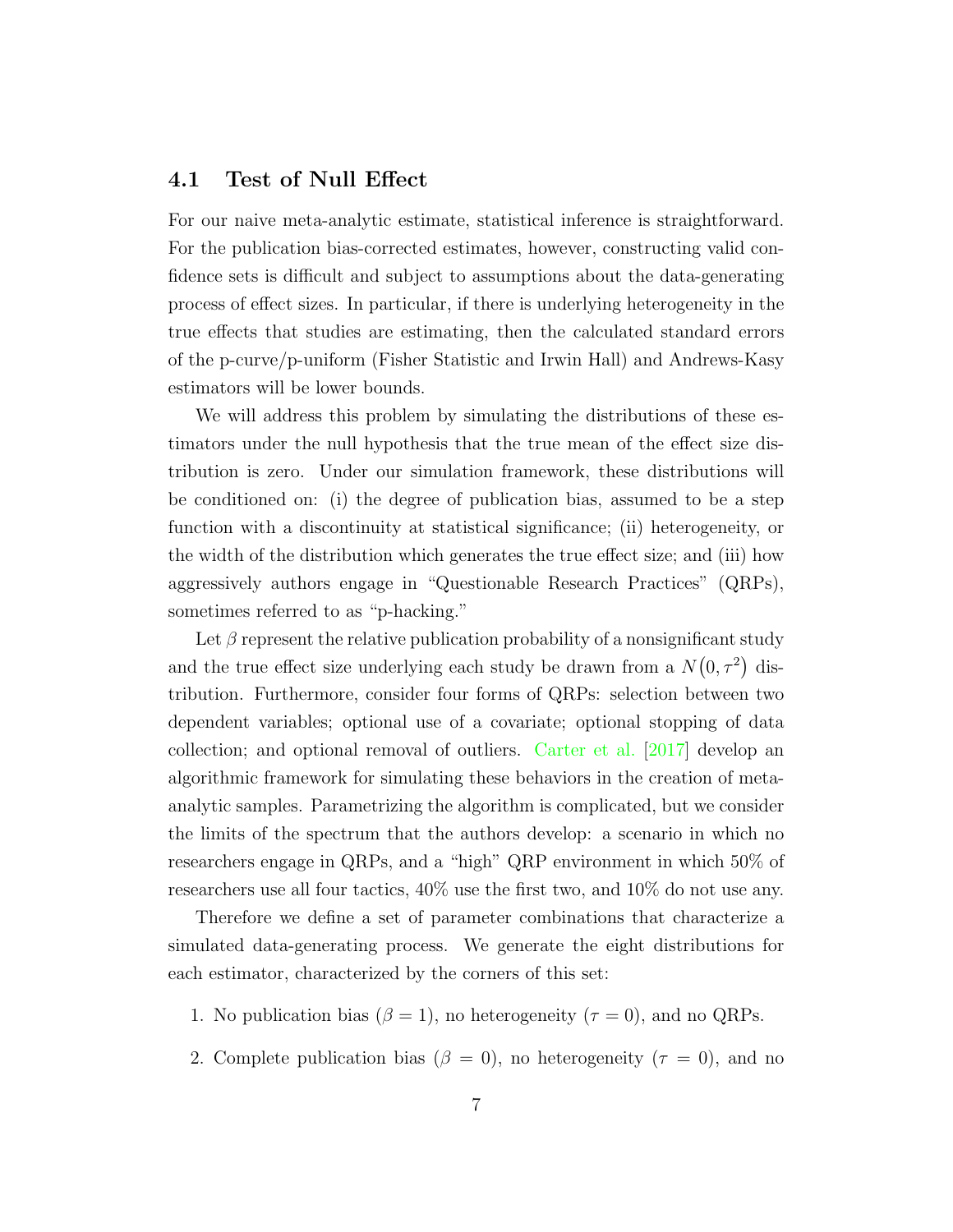QRPs.

- 3. No publication bias ( $\beta = 1$ ), severe heterogeneity ( $\tau = 0.5$ ), and no QRPs.
- 4. No publication bias ( $\beta = 1$ ), no heterogeneity ( $\tau = 0$ ), and a "high" QRP environment .
- 5. Complete publication bias ( $\beta = 0$ ), severe heterogeneity ( $\tau = 0.5$ ), and no QRPs.
- 6. Complete publication bias ( $\beta = 0$ ), no heterogeneity ( $\tau = 0$ ), and a "high" QRP environment.
- 7. No publication bias  $(\beta = 1)$ , severe heterogeneity ( $\tau = 0.5$ ), and a "high" QRP environment.
- 8. Complete publication bias ( $\beta = 0$ ), severe heterogeneity ( $\tau = 0.5$ ), and a "high" QRP environment.

Note that the p-curve/p-uniform estimators take do not consider insignificant studies and will be unaffected by the differences in publication bias functions. For each of these distributions we will report the mean and standard error, along with the implied p-values of the null hypothesis given the observed estimates. We make no further inferential judgements about the "true" effect size.

#### 4.2 Power Analysis

Several authors have considered ways to analyze post-hoc power of published studies as a proxy for the degree to which the extant literature is distorted by publication bias [\[Button et al.,](#page-10-4) [2013,](#page-10-4) [Ioannidis and Trikalinos,](#page-11-7) [2007,](#page-11-7) [Schim](#page-11-8)[mack et al.,](#page-11-8) [2017\]](#page-11-8). We follow an approach which is most similar in spirit to [Button et al.](#page-10-4) [\[2013\]](#page-10-4): for each of the eight candidate true effects (the fixed and random effects meta-analytic estimates, and the six corrected estimates), we will calculate the median post-hoc power in our sample conditional on that estimate.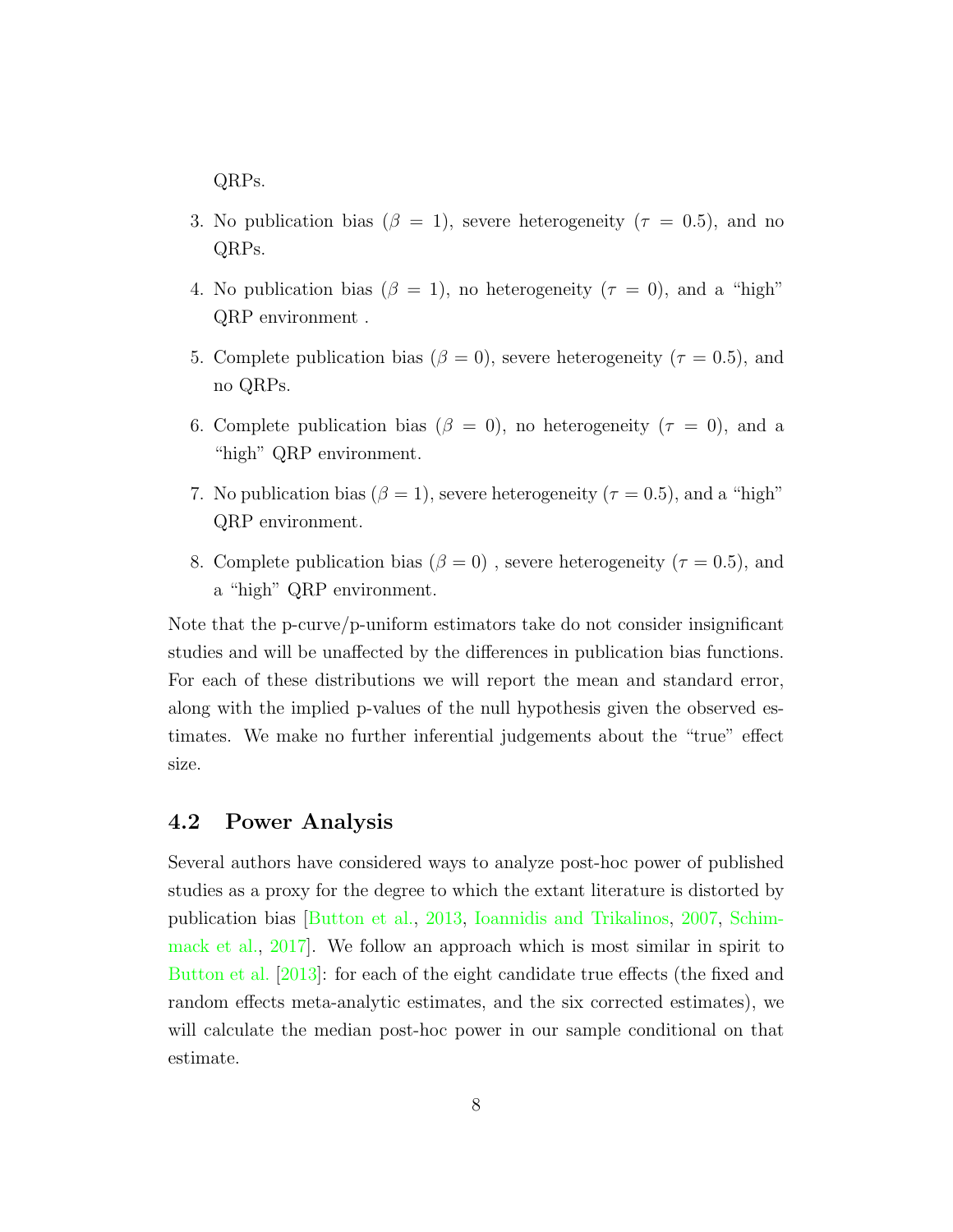#### 4.3 Bayesian Statistics and the Rejection Ratio

A relatively recent body of literature attempts to develop Bayesian concepts for the predictive value of hypothesis tests. We focus on the two types of "rejection ratio" described by [Bayarri et al.](#page-10-5) [\[2016\]](#page-10-5). The "pre-experimental" rejection ratio is defined as the ratio of the probability that a false null is rejected (otherwise known as the power of the test) to the probability that a true null is rejected (equal to the significance level for a valid test), i.e. the ratio of rejection probabilities under  $H_1$  and  $H_0$ , respectively. We will calculate and report rejection ratios based on post hoc power conditional on eight effect sizes: the fixed and random effects meta-analytic estimates and six corrected estimates.

The "post-experimental" rejection ratio is similar in spirit but takes into account the actual data. This statistic,  $R_{post}$ , is equivalent to the Bayes' factor for a test, i.e. the likelihood of the observed data under  $H_1$  over the likelihood of the observed data under  $H_0$ . The Bayes' factor depends on the null hypothesis, expressed here as a prior distribution, for which a wide class of models are available. We will calculate four post-experimental rejection ratios for hypotheses about the true underlying effect size of psychotherapy on depression for each estimator.

- 1. A rejection ratio  $R^U$  based on a prior distribution that is uniform between 0 and the estimated effect size, which is the least conservative prior that is nonincreasing away from the null hypothesis. In the case where there is no reason to believe the intervention will work based on prior evidence, it is natural to make a prior which is nonincreasing away from the null.
- 2. A rejection ratio  $R^P$  based on the prior distribution which is a point mass at the estimated effect size, which is most favorable to the alternative hypothesis among all priors.
- 3. We will calculate a rejection ratio  $R^M$  which is the result of power considerations by using a prior distribution which a single point of unit mass at the minimum detectable effect size (MDES) with 80% power. That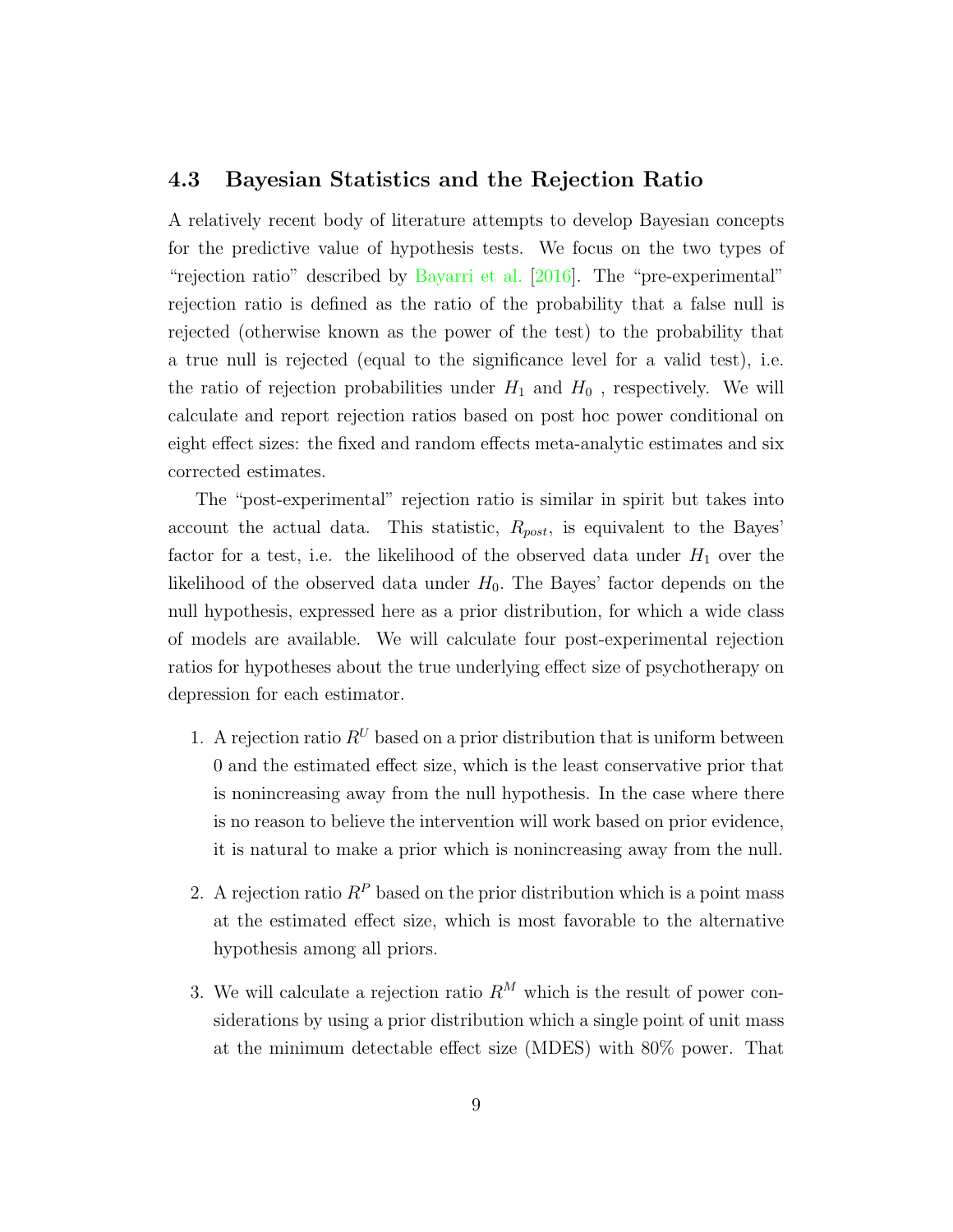is, the effect size for which 80% of the conditional null sampling distribution is above the critical value of a hypothesis test of significance level 0.05. Assuming normality of errors in hypothesis testing, this value is approximately 2.8 times the standard error of the mean.

4. A rejection ration  $R^N$  of the prior distribution that the data are normally distributed with variance equal to one around the estimated effect size.

Using this approach we will report 32 Bayesian rejection ratios in total, presenting a picture of the Bayesian evidential value for psychotherapy that is sensitive to prior distribution assumptions and estimation strategies.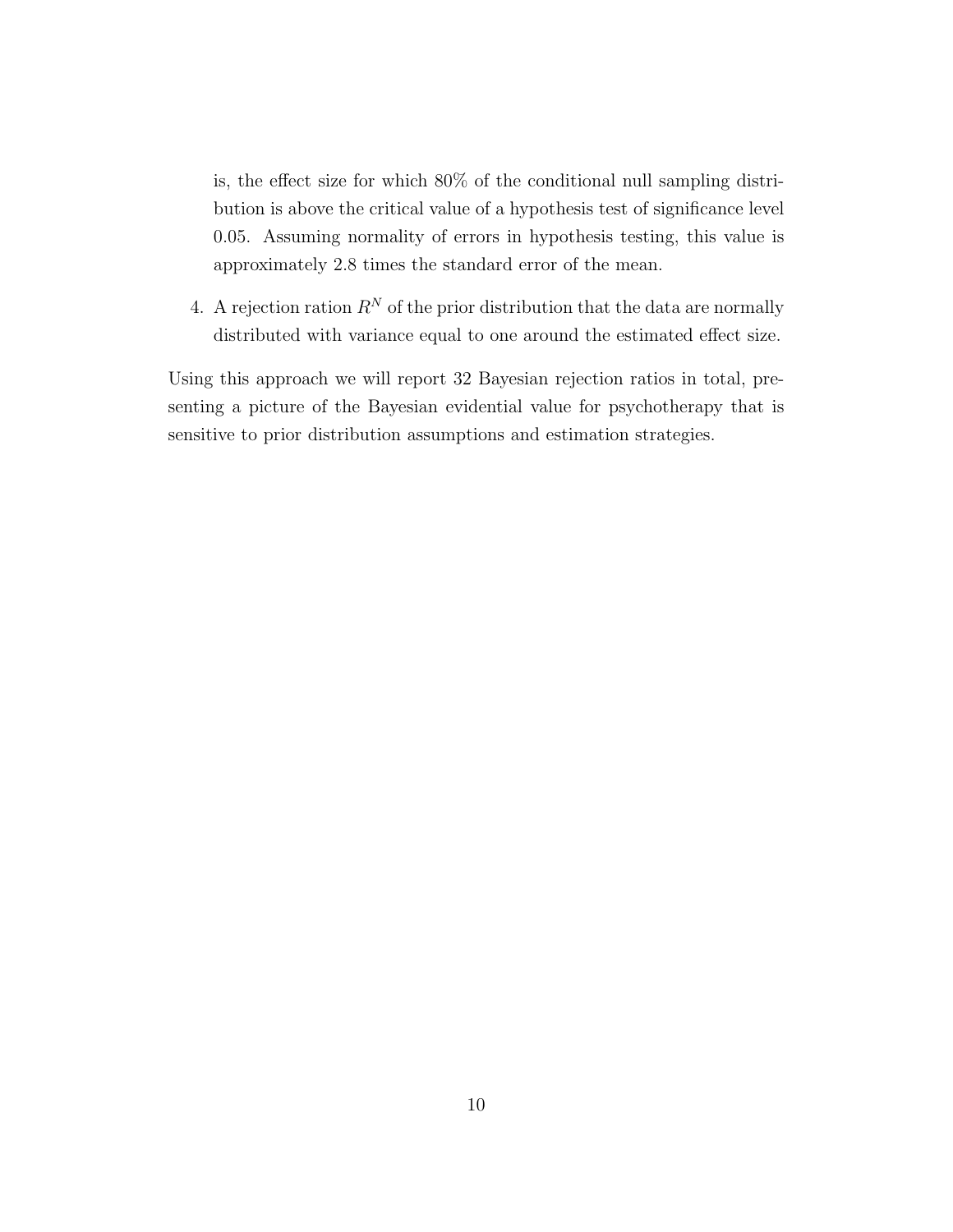# References

- <span id="page-10-1"></span>Halle R. Amick, Gerald Gartlehner, Bradley N. Gaynes, Catherine Forneris, Gary N. Asher, Laura C. Morgan, Emmanuel Coker-Schwimmer, Erin Boland, Linda J. Lux, Susan Gaylord, Carla Bann, Christiane Barbara Pierl, and Kathleen N. Lohr. Comparative benefits and harms of second generation antidepressants and cognitive behavioral therapies in initial treatment of major depressive disorder: systematic review and meta-analysis. BMJ (Clinical research ed.), 351:h6019, 2015. ISSN 1756-1833.
- <span id="page-10-3"></span>Isaiah Andrews and Maximilian Kasy. Identification of and Correction for Publication Bias. Working Paper 23298, National Bureau of Economic Research, March 2017. URL <http://www.nber.org/papers/w23298>. DOI: 10.3386/w23298.
- <span id="page-10-0"></span>Jürgen Barth, Thomas Munder, Heike Gerger, Eveline Nüesch, Sven Trelle, Hansjörg Znoj, Peter Jüni, and Pim Cuijpers. Comparative Efficacy of Seven Psychotherapeutic Interventions for Patients with Depression: A Network Meta-Analysis. PLOS Med, 10(5):e1001454, May 2013. ISSN 1549- 1676. doi: 10.1371/journal.pmed.1001454. URL [http://journals.plos.](http://journals.plos.org/plosmedicine/article?id=10.1371/journal.pmed.1001454) [org/plosmedicine/article?id=10.1371/journal.pmed.1001454](http://journals.plos.org/plosmedicine/article?id=10.1371/journal.pmed.1001454).
- <span id="page-10-5"></span>MJ Bayarri, Daniel J Benjamin, James O Berger, and Thomas M Sellke. Rejection odds and rejection ratios: A proposal for statistical practice in testing hypotheses. Journal of Mathematical Psychology, 72:90–103, 2016.
- <span id="page-10-4"></span>Katherine S Button, John PA Ioannidis, Claire Mokrysz, Brian A Nosek, Jonathan Flint, Emma SJ Robinson, and Marcus R Munafò. Power failure: why small sample size undermines the reliability of neuroscience. Nature Reviews Neuroscience, 14(5):365–376, 2013.
- <span id="page-10-2"></span>Evan Carter, Felix Schönbrodt, Will M Gervais, and Joseph Hilgard. Correcting for bias in psychology: A comparison of meta-analytic methods. Working Paper, 2017.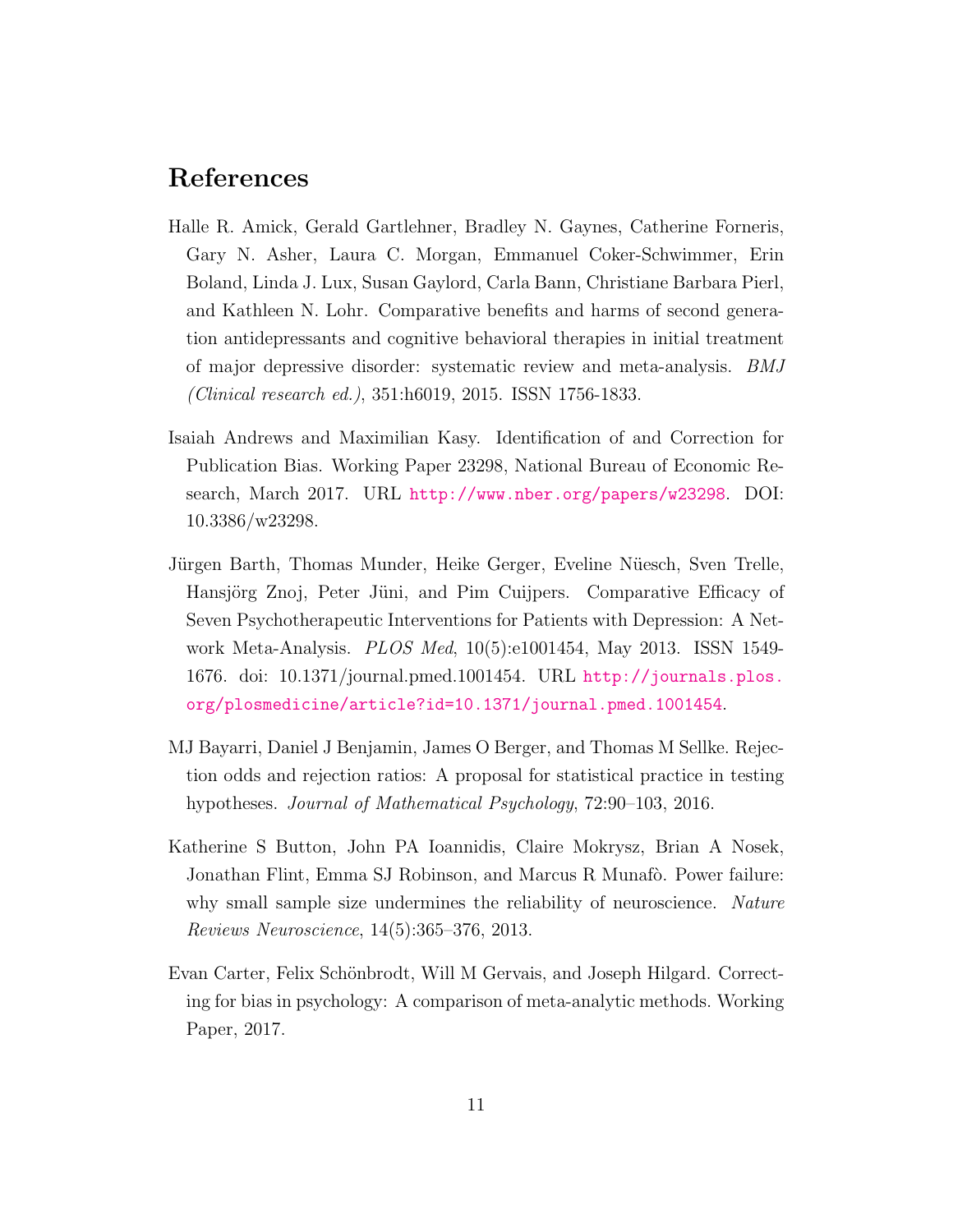- <span id="page-11-1"></span>Pim Cuijpers, Annemieke van Straten, Lisanne Warmerdam, and Gerhard Andersson. Psychological treatment of depression: A meta-analytic database of randomized studies. BMC Psychiatry, 8:36, 2008. ISSN 1471- 244X. doi: 10.1186/1471-244X-8-36. URL [http://dx.doi.org/10.1186/](http://dx.doi.org/10.1186/1471-244X-8-36) [1471-244X-8-36](http://dx.doi.org/10.1186/1471-244X-8-36).
- <span id="page-11-7"></span>John PA Ioannidis and Thomas A Trikalinos. An exploratory test for an excess of significant findings. Clinical trials, 4(3):245–253, 2007.
- <span id="page-11-0"></span>Arif Khan, James Faucett, Pesach Lichtenberg, Irving Kirsch, and Walter A. Brown. A systematic review of comparative efficacy of treatments and controls for depression. PloS One, 7(7):e41778, 2012. ISSN 1932-6203. doi: 10.1371/journal.pone.0041778.
- <span id="page-11-6"></span>Joseph Lau, John PA Ioannidis, Norma Terrin, Christopher H Schmid, and Ingram Olkin. Evidence based medicine: The case of the misleading funnel plot. BMJ: British Medical Journal, 333(7568):597, 2006.
- <span id="page-11-4"></span>Blakeley B McShane, Ulf Böckenholt, and Karsten T Hansen. Adjusting for publication bias in meta-analysis: An evaluation of selection methods and some cautionary notes. Perspectives on Psychological Science, 11(5):730– 749, 2016.
- <span id="page-11-5"></span>Leif Nelson, Joseph Simmons, and Uri Simonsohn. [61] Why p-curve excludes ps>.05, June 2017. URL <http://datacolada.org/61>.
- <span id="page-11-8"></span>Ulrich Schimmack, Moritz Heene, and Kamini Kesavan. Reconstruction of a train wreck: How priming research went off the rails. Replicability Index Blog, February 2017.
- <span id="page-11-3"></span>Uri Simonsohn, Leif D Nelson, and Joseph P Simmons. P-curve: A key to the file-drawer. Journal of Experimental Psychology: General, 143(2):534, 2014a.
- <span id="page-11-2"></span>Uri Simonsohn, Leif D Nelson, and Joseph P Simmons. p-curve and effect size: